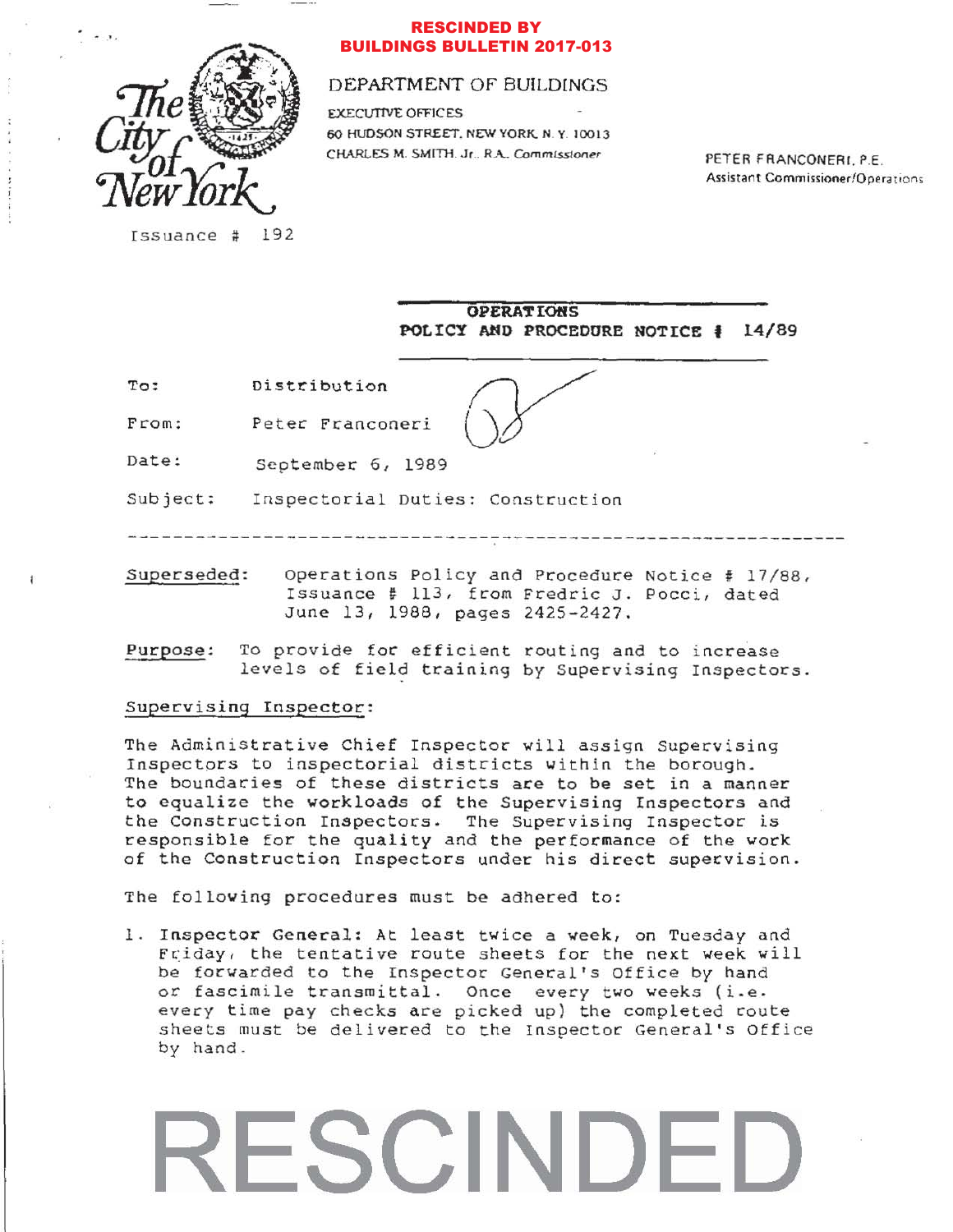# RESCINDED BY

- **RESCINDED BY**<br>BUILDINGS BULLETIN 2017-013 2. Daily Call-In: BUILPINGS BULLETIN<sub>1</sub>2017<sub>3</sub>013 y, must be made baily call in: baily call inv trice a day, mast be made by field inspectors to a designated liaison who will record<br>the time of the call, location, and telephone number on a daily log. At least one inspector from each Supervising Inspectors Group must be called back at that number daily, which must be duly noted in the log book.
	- 3. Office Hours: Office hours will be held on Tuesday afternoon from 12:00 noon to 4:30 p.m. and Friday mornings from 8:30 a.m. to 12:00 noon. Daily route sheet from the previous days will be completed at this time. Questions from the public will also be entertained during these hours.
	- 4. Route Sheets: Route sheet inspections will be scheduled geo9caphically to minimize travel time and to allow for a variety of inspections to be performed daily by each inspector. Included on every daily route sheet must be at least one scheduled inspection for a Permanent Inspection Record (PIR) card.
	- 5. Field Visits: The route sheets will contain a designated first stop  $(8:30 a.m.)$  and a designated last stop  $(3:45)$ p.m.) where the inspector may meet the Supervising Inspector for field training. These training and review visits will be unscheduled. The inspector should remain at the first stop until  $8:45$  a.m. or the completion of the inspection, whichever is later. The last stop may be scheduled earlier if the inspection is for a Certificate of Occupancy or a scheduled (PIR) inspection. In any case the inspector is required to remain at the site until 4:00 in anticipation of the Supervising Inspector's visit. These times are based on working hours of 8:30 a.m. to 4:00 p.m. For inspectors working other hours, the times should be adjusted appropriately.

ł.

The designated last stop should be a different type of inspection every day, whenever possible, so that training in a variety of areas can be completed.

Each Supervising Inspector must complete at least two field training visits every week, one of which must be a "last stop".

The Supervising Inspectors record these training visits on their daily route sheet by writing "TV/ (Inspector's Name)" in the "Coded Comments" column. "TV" is an abbreviation for "training visit". They also initial the field inspectors route sheet, indicating the premises where the training was done.

# RESCINDED